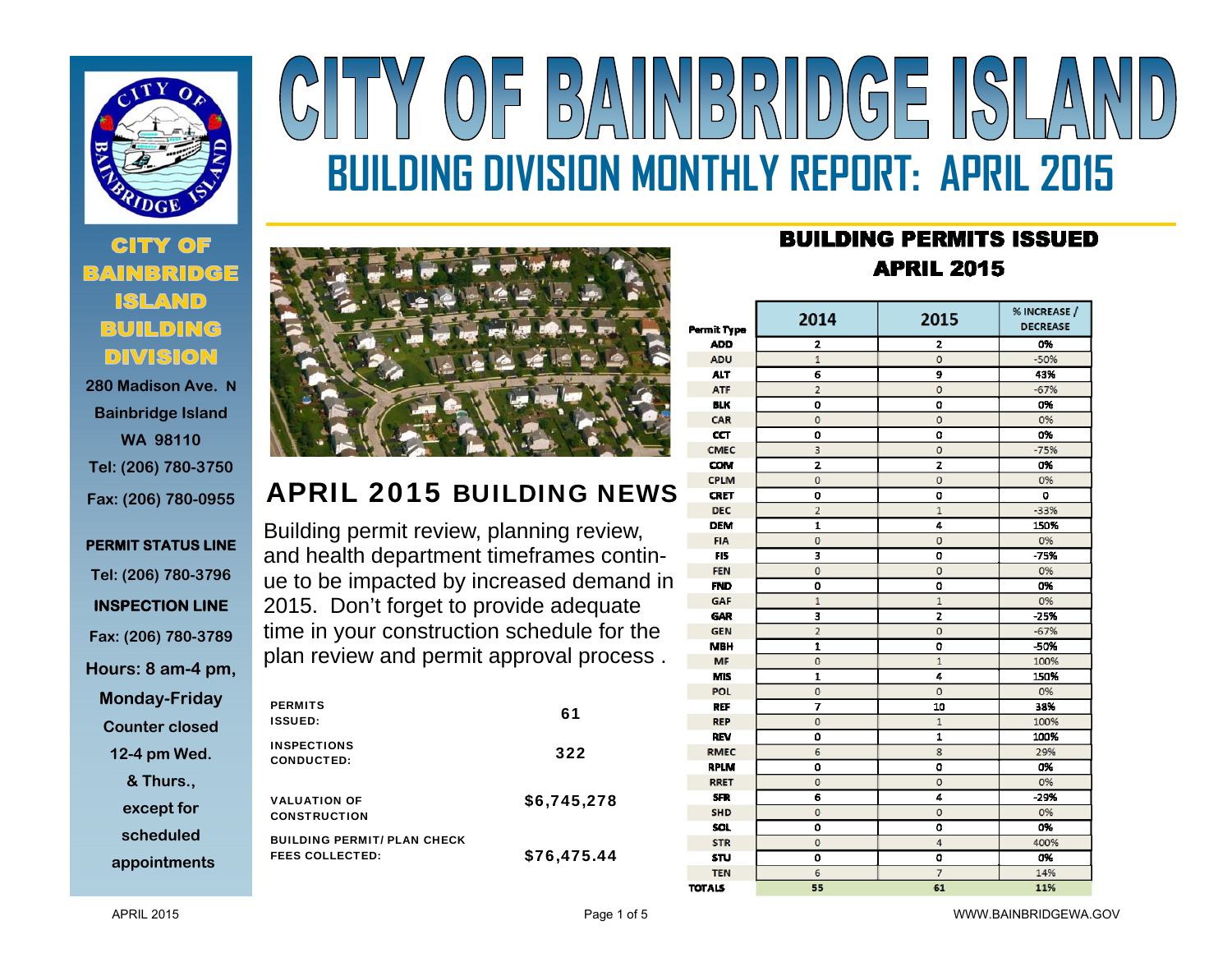### **Permits Issued**

|                  | <b>Permit Type</b>         | <b>Permit Number</b> | Applicant                                                 | <b>Project Description</b>                                                                                                                                  | <b>Project Address</b>                          | Date Issued | Valuation    |
|------------------|----------------------------|----------------------|-----------------------------------------------------------|-------------------------------------------------------------------------------------------------------------------------------------------------------------|-------------------------------------------------|-------------|--------------|
| Addition         |                            | <b>BLD20708</b>      | ALEXANDER KENNETH E &<br><b>MARTHA B</b>                  | Adding 180 sq. ft. for new dinning room                                                                                                                     | 1062 Lovell Ave NW                              | 04/03/2015  | \$27,991.80  |
| Addition         |                            | BLD20514             | SCHOPF JR JOHN ANTHONY &<br><b>WENDY AUSLEN TRUSTEES</b>  | Adding a new 414 sq. ft. 2nd floor and remodel<br>existing.                                                                                                 | 5103 CRYSTAL<br>SPRINGS DR NE                   | 04/17/2015  | \$119,000.00 |
|                  | <b>Addition Total: 2</b>   |                      |                                                           |                                                                                                                                                             |                                                 |             | \$146,991.80 |
| Alteration       |                            | <b>BLD20714</b>      | PELLY, ELIZABETH                                          | Remove and Replace Egress window.                                                                                                                           | 8727 Blakely Ave NE 04/02/2015                  |             | \$1,000.00   |
| Alteration       |                            | <b>BLD20645</b>      | SUTTER DENNIS D & JEANNE<br>ONEILL                        | Infill of of approx 90 sq. ft. between 1st floor and 2nd<br>floor.                                                                                          | 151 HARBOR<br>SQUARE LOOP NE                    | 04/03/2015  | \$11,500.00  |
| Alteration       |                            | <b>BLD20687</b>      | BENTLEY SHELDON R & JOYCE E Remodel kitchen               |                                                                                                                                                             | 10009 Edgecombe PI<br><b>NE</b>                 | 04/03/2015  | \$67,200.00  |
| Alteration       |                            | <b>BLD20521</b>      | BERSCHINSKI EDWARD J &<br>DEVLIEGER DEBRA D               | Remodel upper floor of existing SFR                                                                                                                         | 13487 Manzanita Rd<br><b>NE</b>                 | 04/10/2015  | \$90,000.00  |
| Alteration       |                            | <b>BLD20698</b>      | TURNBULL, ALLEN                                           | ALTERATION OF EXISTING SFR                                                                                                                                  | 7587 NE BAY HILL<br><b>RD</b>                   | 04/20/2015  | \$120,000.00 |
| Alteration       |                            | <b>BLD20734</b>      | HAMMER KENNETH C & KRISTIN<br>м                           | Finish existing basement of 504 sq. ft. for new<br>habitable space.                                                                                         | 8484 NE County Park 04/23/2015<br>Rd            |             | \$45,000.00  |
| Alteration       |                            | BLD20742             | <b>EAGLE HARBOUR</b><br><b>CONDOMINIUMS</b>               | Update balcony guard rails. Add steel pickets to<br>existing deck rail system and add lower steel rail.                                                     | 428 Harborview Dr<br><b>SE</b>                  | 04/23/2015  | \$1,500.00   |
| Alteration       |                            | BLD20743             | MCKENZIE HOLDINGS LLC                                     | Remove existing deck walls, siding and trim. Replace<br>deck sheathing and framing as needed. Apply new<br>deck waterproofing systems. Rebuild to existing. | 731 MADISON AVE<br>NE & 116, 120<br>SADIE LN NW | 04/23/2015  | \$12,500.00  |
| Alteration       |                            | <b>BLD20647</b>      | KIRZ REVOCABLE TRUST                                      | Add a dormer to existing SFR                                                                                                                                | 15747 Point Monroe<br>Dr NE                     | 04/30/2015  | \$14,381.00  |
|                  | <b>Alteration Total: 9</b> |                      |                                                           |                                                                                                                                                             |                                                 |             | \$363,081.00 |
| Commercial       |                            | BLD20592             | AGS STAINLESS INC                                         | Adding 2,940 sq. ft. on existing building.                                                                                                                  | 7873 NE DAY RD W 04/10/2015                     |             | \$266,922.60 |
| Commercial       |                            | <b>BLD20478</b>      | VWA BAINBRIDGE ISLAND LLC                                 | Building a 3,228 sq. ft. NEW Key Bank building                                                                                                              | 1301 Wintergreen Ln<br><b>NE</b>                | 04/16/2015  | \$722,297.28 |
|                  | <b>Commercial Total: 2</b> |                      |                                                           |                                                                                                                                                             |                                                 |             | \$989,219.88 |
| Deck             |                            | <b>BLD20704</b>      | <b>BOSSERMAN ROBERT L &amp;</b><br>SHRINER JANE ERIKA     | Demo existing deck, rebuilding with smaller foot print.                                                                                                     | 8190 NE BAKER<br><b>HILL RD</b>                 | 04/20/2015  | \$12,774.60  |
|                  | Deck Total: 1              |                      |                                                           |                                                                                                                                                             |                                                 |             | \$12,774.60  |
| Demolition       |                            | BLD20705             | LOWERY WILLIAM                                            | Demo in place existing 1973 Mobile Home                                                                                                                     | 9380 NE<br><b>WARDWELL RD</b>                   | 04/02/2015  |              |
| Demolition       |                            | <b>BLD20608 DEM</b>  | ENVIRONMENTAL PARTNERS,<br><b>INC</b>                     | Demo 300sqft bldg/200sqft rr/ 3000 canopy                                                                                                                   | 1220 HILDEBRAND<br>LN NE                        | 04/03/2015  |              |
| Demolition       |                            | <b>BLD20654</b>      | BLAKELY ROCK HOLDINGS LLC                                 | Demo in place 1990 Mobile Home.                                                                                                                             | 10700 NE<br>COUNTRY CLUB RD                     | 04/08/2015  |              |
| Demolition       |                            | BLD20716             | DEBORAH & THOMAS FENWICK Demo existing SFR built 1930ish. |                                                                                                                                                             | 14549 Henderson Rd<br><b>NE</b>                 | 04/28/2015  |              |
|                  | <b>Demolition Total: 4</b> |                      |                                                           |                                                                                                                                                             |                                                 |             | \$0.00       |
| Grading and Fill |                            | <b>BLD20608 GAF</b>  | ENVIRONMENTAL PARTNERS,<br><b>INC</b>                     | Grade and Fill of 1,400 cu yd                                                                                                                               | 1220 HILDEBRAND<br>LN NE                        | 04/16/2015  |              |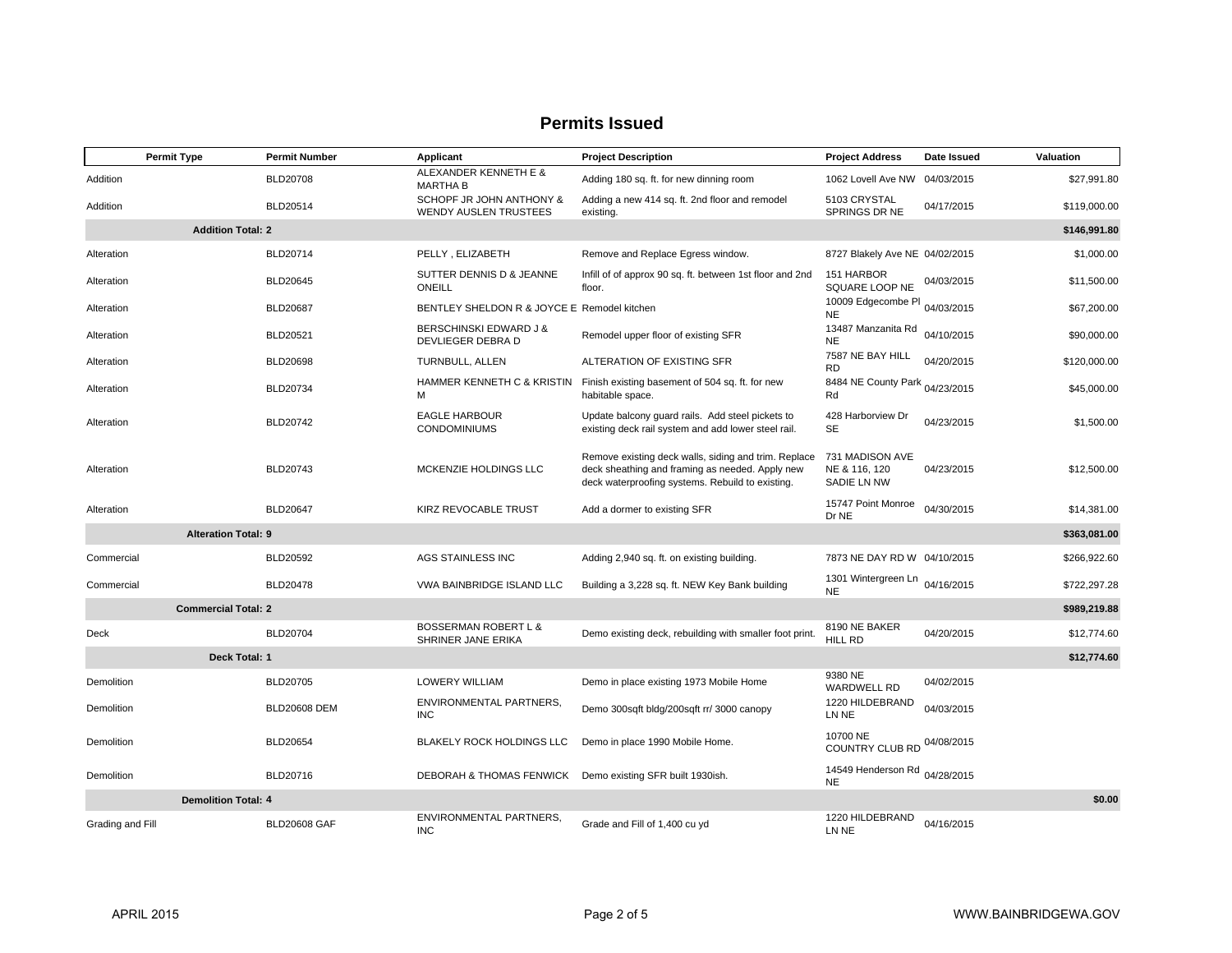| <b>Permit Type</b>                         | <b>Permit Number</b> | Applicant                                      | <b>Project Description</b>                                                                                                                                                                           | <b>Project Address</b>               | Date Issued | Valuation      |
|--------------------------------------------|----------------------|------------------------------------------------|------------------------------------------------------------------------------------------------------------------------------------------------------------------------------------------------------|--------------------------------------|-------------|----------------|
| <b>Grading and Fill Total: 1</b><br>\$0.00 |                      |                                                |                                                                                                                                                                                                      |                                      |             |                |
| Garage                                     | BLD20661             | <b>BICKFORD MARK L</b>                         | New 2 car garage with office and 3/4 bath                                                                                                                                                            | 6822 NE Bergman<br>Rd                | 04/17/2015  | \$102,129.50   |
| Garage                                     | BLD20601             | STEPHEN PRENTICE & MARTHA<br><b>MAKOSKY</b>    | DEMO Existing Garage and building a new Detached<br>856 sq. ft. garage with a 288 sq. ft. attached car port<br>and 72 sq. ft. of covered porch. Also installing Solar<br>Panels on Carport & Garage. | 3375 Point White<br>Drive            | 04/24/2015  | \$67,256.96    |
| <b>Garage Total: 2</b>                     |                      |                                                |                                                                                                                                                                                                      |                                      |             | \$169,386.46   |
| Multi-Family                               | BLD20239MF-C         | <b>BAINBRIDGE COMMUNITY</b><br>DEVELOPMENT LLC | Building C - 8 units                                                                                                                                                                                 | 453 JOHN ADAMS<br>LN NW              | 04/03/2015  | \$1,763,461.80 |
| <b>Multi-Family Total: 1</b>               |                      |                                                |                                                                                                                                                                                                      |                                      |             | \$1,763,461.80 |
| Miscellaneous                              | BLD20630             | TURNER WILLAIM R & EILER<br><b>SHARON</b>      | Installing a approx. 50 LF for walkway from Parking to<br>House.                                                                                                                                     | 4062 CRYSTAL<br><b>SPRINGS DR NE</b> | 04/08/2015  | \$42,874.00    |
| Miscellaneous                              | BLD20720             | WARE G PAUL & SUZANNE                          | Mobile Home Title elem.                                                                                                                                                                              | 14695 SUNRISE DR<br><b>NE</b>        | 04/14/2015  |                |
| Miscellaneous                              | BLD20725             | <b>OLYMPIAN THE</b>                            | Remove & Replace exterior siding and trim with new.<br>Replace damaged wall sheeting as needed for ALL 3<br>Buildings.                                                                               | 330, 350, 370 Grow<br>Ave NW         | 04/20/2015  | \$35,000.00    |
| Miscellaneous                              | BLD20638             | WILLIAMSON FLOYD F & MARY P                    | Remove/Replace existing boat lift. Replace 2 pilings<br>with 4. Replacing roof & adding catwalk.                                                                                                     | 9630 NE<br>LAFAYETTE AVE             | 04/30/2015  | \$15,000.00    |
| <b>Miscellaneous Total: 4</b>              |                      |                                                |                                                                                                                                                                                                      |                                      |             | \$92,874.00    |
| Re-Roof                                    | BLD20709             | HANLEY CONSTRUCTION                            | Remove and Replace about 30 square of composite<br>roofing                                                                                                                                           | 9318 NE Helmsman<br>Ct               | 04/02/2015  | \$3,300.00     |
| Re-Roof                                    | BLD20710             | HANLEY CONSTRUCTION                            | Remove and Replace 32 squares of composite roofing                                                                                                                                                   | 9971 NE Yaquina<br>Ave               | 04/02/2015  | \$3,520.00     |
| Re-Roof                                    | BLD20711             | HANLEY CONSTRUCTION                            | Remove and Replace about 55 squares of Cedar<br>shake                                                                                                                                                | 6012 ROSE LOOP<br><b>NE</b>          | 04/02/2015  | \$6,050.00     |
| Re-Roof                                    | BLD20712             | HANLEY CONSTRUCTION                            | Remove and Replace about 43 squares of Cedar<br>Shake                                                                                                                                                | 6605 NE EAGLE<br><b>HARBOR DR</b>    | 04/02/2015  | \$4,730.00     |
| Re-Roof                                    | BLD20713             | HANLEY CONSTRUCTION                            | Remove and replace About 39 squares of Composite<br>roofing                                                                                                                                          | 4917 NE Tolo Rd                      | 04/02/2015  | \$4,290.00     |
| Re-Roof                                    | BLD20721             | HANNUKSELA STEVEN L & JANE<br>S                | re-roof 51 squares                                                                                                                                                                                   | 11714 Kallgren Rd<br><b>NE</b>       | 04/10/2015  | \$5,610.00     |
| Re-Roof                                    | <b>BLD20723</b>      | MARTIN, WILLIAM & SHARI                        | Reroof of approx. 22 squares.                                                                                                                                                                        | 5699 NE Wild Cherry<br>Ln            | 04/13/2015  | \$2,420.00     |
| Re-Roof                                    | BLD20735             | Leavitt, Arthur                                | Remove and dispose of asphalt composite shingle roof<br>and select plywood sheathing. Install new composite<br>roofing material, felt, metal flashings and vents.                                    | 502 Grow Ave NW                      | 04/22/2015  | \$3,190.00     |
| Re-Roof                                    | BLD20746             | WARE G PAUL & SUZANNE                          | Reroof of approx. 26 squares for SFR                                                                                                                                                                 | 14701 SUNRISE DR<br><b>NE</b>        | 04/23/2015  | \$2,860.00     |
| Re-Roof                                    | BLD20756             | MAYER DONALD & LYNNEA                          | Reroof of approx. 32 squares for SFR                                                                                                                                                                 | 9350 Sands Ave NE 04/28/2015         |             | \$3,520.00     |
| Re-Roof Total: 10<br>\$39,490.00           |                      |                                                |                                                                                                                                                                                                      |                                      |             |                |
| Repair                                     | <b>BLD20724</b>      | <b>USHER MARILYN L</b>                         | 2nd story deck repair/interior beam replacement                                                                                                                                                      | 15575 Washington<br>Ave NE           | 04/13/2015  | \$10,000.00    |
| <b>Repair Total: 1</b>                     |                      |                                                |                                                                                                                                                                                                      |                                      |             | \$10,000,00    |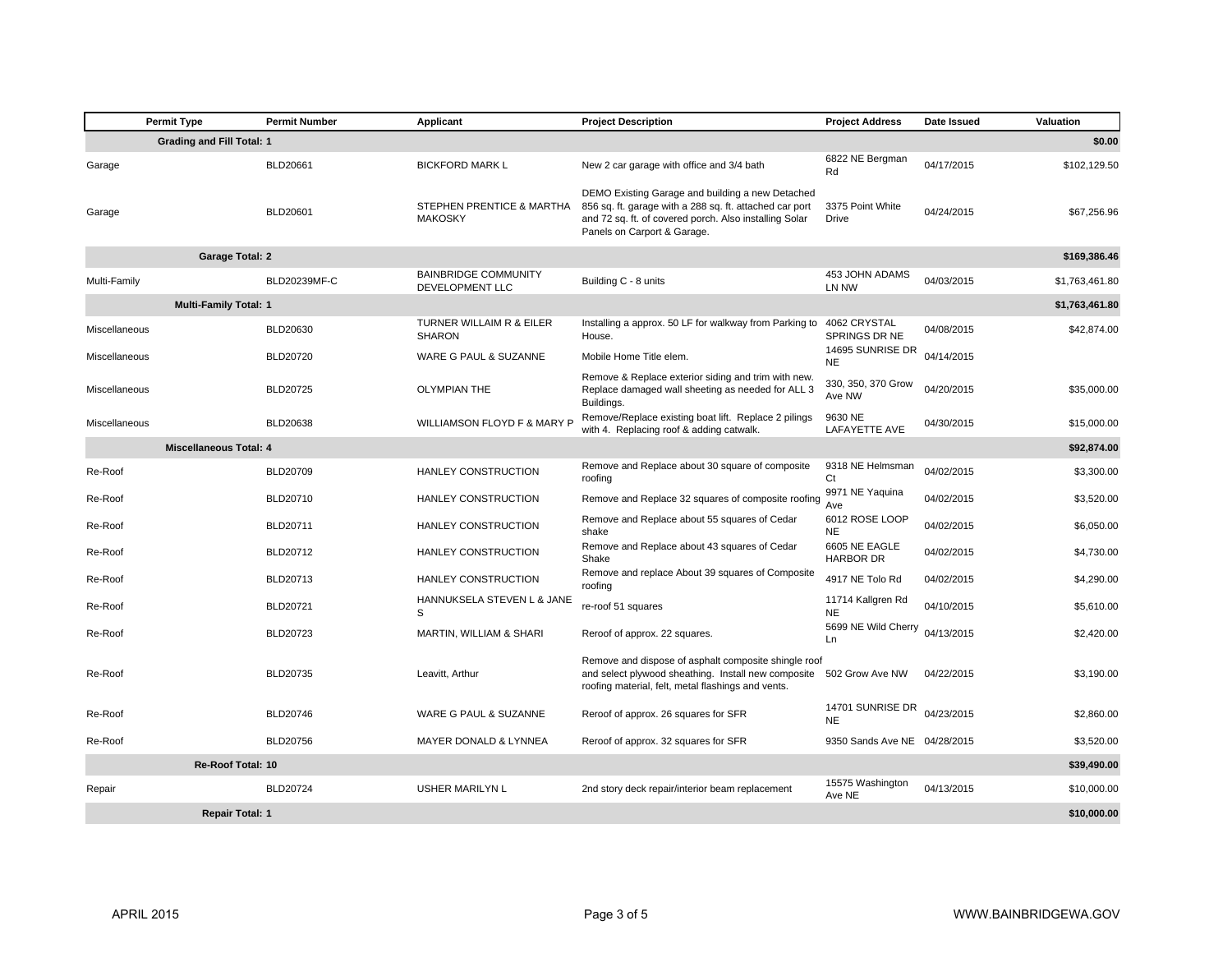| <b>Permit Type</b>                     | <b>Permit Number</b>                   | Applicant                                                    | <b>Project Description</b>                                                                                                                                                                                                                                                                                  | <b>Project Address</b>                  | Date Issued | Valuation      |  |
|----------------------------------------|----------------------------------------|--------------------------------------------------------------|-------------------------------------------------------------------------------------------------------------------------------------------------------------------------------------------------------------------------------------------------------------------------------------------------------------|-----------------------------------------|-------------|----------------|--|
| Revision to an Issued Permit           | BLD20477REV-1                          | SPARKS, Mark & Cindy                                         | New Contractor submitted NEW drawings from Archt.<br>ADDING new approx 650 sq. ft. of new desks.<br>Relocating laundry room - master bath remodel/walk in<br>closet. Complete kitchen remodel which includes<br>Dining Room. New Boiler system, residing SFR and<br>adding a new 1,000 underground LP Tankl | 7029 NE Dolphin Dr 04/30/2015           |             |                |  |
| Revision to an Issued Permit Total: 1  |                                        |                                                              |                                                                                                                                                                                                                                                                                                             |                                         |             | \$0.00         |  |
| Residential Mechanical                 | BLD20715                               | Moolenaar, Johan                                             | 2 new 120 gallon propane tanks and a new 17 kw<br>generator                                                                                                                                                                                                                                                 | 10811 Bill Point Vw<br><b>NE</b>        | 04/03/2015  |                |  |
| Residential Mechanical                 | BLD20738                               | WOLF JUSTIN J & BUCHNER<br><b>MARTINA</b>                    | new heat pump                                                                                                                                                                                                                                                                                               | 8982 FERNCLIFF<br>AVE NE                | 04/17/2015  |                |  |
| Residential Mechanical                 | BLD20739                               | <b>MELLON BENJAMIN RUSSELL &amp;</b><br><b>JESSICA MARIE</b> | New ductless heat pump                                                                                                                                                                                                                                                                                      | 15399 Sunrise Dr NE 04/17/2015          |             |                |  |
| Residential Mechanical                 | BLD20740                               | BEQUETTE, MICHELLE A                                         | new ductless heat pump                                                                                                                                                                                                                                                                                      | 125 FERNCLIFF<br>AVE NE SUITE E345      | 04/17/2015  |                |  |
| Residential Mechanical                 | BLD20744                               | <b>KNAPP, ROSSI</b>                                          | Installing new 125 gallon LP Tank, gasline, fireplace,<br>range and a 4-ton heatpump.                                                                                                                                                                                                                       | 10596 NE South<br>Beach Dr              | 04/24/2015  |                |  |
| Residential Mechanical                 | BLD20760                               | ZWIRNER ALEX A & ZWIRNER<br>DION G                           | Adding new LP Tank, LP Fireplace and new Heat<br>Pump                                                                                                                                                                                                                                                       | 1177 GROW AVE<br><b>NW</b>              | 04/30/2015  |                |  |
| Residential Mechanical                 | BLD20761                               | <b>HOUSING RESOURCES BOARD</b>                               | Installing new Ductless Heat Pump in Unit 212E                                                                                                                                                                                                                                                              | 793 Ericksen Ave NE<br><b>Unit 212E</b> | 04/30/2015  |                |  |
| Residential Mechanical                 | BLD20762                               | CACHULES JIM H & TINA K                                      | Installing new Heat Pump                                                                                                                                                                                                                                                                                    | 15435 Harvey Rd NE 04/30/2015           |             |                |  |
| <b>Residential Mechanical Total: 8</b> |                                        |                                                              |                                                                                                                                                                                                                                                                                                             |                                         |             | \$0.00         |  |
| Single Family Residence                | <b>BLD20577</b>                        | HARBOR CUSTOM HOMES LLC                                      | New SFR with attached garage                                                                                                                                                                                                                                                                                | 12667 SUNRISE DR<br><b>NE</b>           | 04/02/2015  | \$664,289.18   |  |
| Single Family Residence                | <b>BLD20587</b>                        | <b>FERGUSON &amp; COLE</b>                                   | New SFR with attached garage                                                                                                                                                                                                                                                                                | 6188 LYNWOOD<br>CENTER RD NE            | 04/10/2015  | \$558,279.82   |  |
| Single Family Residence                | <b>BLD20076</b>                        | MCLENNAN JASON F & TRACY                                     | New SFR (rammed earth)                                                                                                                                                                                                                                                                                      | 4521 Point White Dr<br><b>NE</b>        | 04/13/2015  | \$1,000,000.00 |  |
| Single Family Residence                | BLD20530                               | NAKATA RONALD                                                | Building a 2,355 sq. ft. SFR with a 870 sq. ft. attached<br>garage and 608 sq. ft. patio.                                                                                                                                                                                                                   | 8660 WYATT WAY<br><b>NE</b>             | 04/15/2015  | \$431,198.25   |  |
| Single Family Residence Total: 4       |                                        |                                                              |                                                                                                                                                                                                                                                                                                             |                                         |             | \$2,653,767.25 |  |
| Storage Tank                           | <b>BLD20608 STR</b>                    | ENVIRONMENTAL PARTNERS,<br><b>INC</b>                        | Demo 3 - 10000 gallon gas tanks                                                                                                                                                                                                                                                                             | 1220 HILDEBRAND<br>LN NE                | 04/16/2015  |                |  |
| Storage Tank                           | <b>BLD20748</b>                        | WOODMAN JOHN H & BARBARA<br>K                                | Oil Tank Decommissioning. Fill in place.                                                                                                                                                                                                                                                                    | 10128 NE Beach<br>Crest Dr              | 04/24/2015  |                |  |
| Storage Tank                           | BLD20749                               | <b>RITTER &amp; DEFARIA LLC</b>                              | Oil Tank Decommission. Fill in Place.                                                                                                                                                                                                                                                                       | 14419 N Madison<br>Ave                  | 04/24/2015  |                |  |
| Storage Tank                           | BLD20759                               | SAKAI TOSHIO P                                               | Removal of 2 underground tanks and 2 above ground<br>tanks.                                                                                                                                                                                                                                                 | 1560 MADISON AVE<br>N                   | 04/30/2015  |                |  |
|                                        | \$0.00<br><b>Storage Tank Total: 4</b> |                                                              |                                                                                                                                                                                                                                                                                                             |                                         |             |                |  |
| Tenant Improvement                     | BLD20623REV-1                          | MAKH PROPERTIES LLC                                          | Revised interior partition walls, new window locations.<br>No Structural changes.                                                                                                                                                                                                                           | 8040 NE DAY RD W<br>BLDG <sub>3</sub>   | 04/10/2015  |                |  |
| <b>Tenant Improvement</b>              | BLD20623                               | MAKH PROPERTIES LLC                                          | TI of 1,647 sq. ft. for new Retail Space with 302 sq. ft.<br>for Mezzanine.                                                                                                                                                                                                                                 | 8040 NE DAY RD W<br>BLDG <sub>3</sub>   | 04/10/2015  | \$57,000.00    |  |
| <b>Tenant Improvement</b>              | BLD20573                               | PBPBS LLC                                                    | Commercial PBV TI for Bar in Gym BLDG                                                                                                                                                                                                                                                                       | 7880 Pitts Path Ln<br><b>NE</b>         | 04/17/2015  | \$48,332.00    |  |